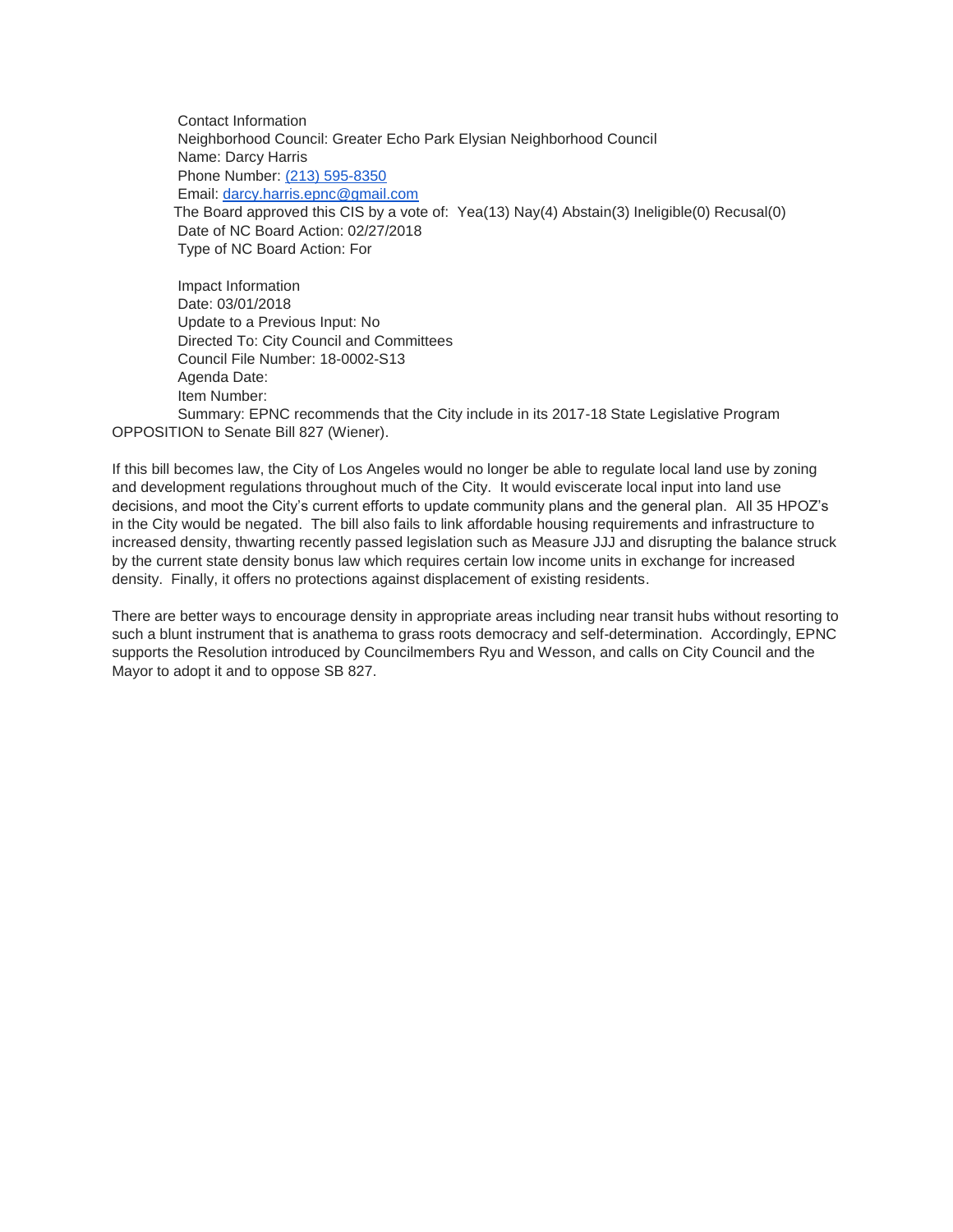## **ECHO PARK NEIGHBORHOOD COUNCIL**

P.O. BOX 26557, L.A. CA 90026



## **Community Impact Statement (CIS)** CF No. 18-0002-S13

Support of the Resolution in Opposition to Proposed State Bill SB 827



March 1, 2018

**CERTIFIED NEIGHBORHOOD COUNCIL APRIL 16, 2002** 

To: Honorable City Council, Los Angeles City Hall, 200 N. Spring Street, room 395, Los Angeles, CA 90012 c/o Office of the City Clerk. The Echo Park Neighborhood Council (EPNC) is requesting that the aforesaid CIS be attached to Council File No. 18-0002-S13.

On February 27, 2018, with a quorum of 20, the EPNC Board of Governors held a Brown Act-noticed meeting and with a vote of 13 yeas, 4nays, and 3 abstentions, the EPNC voted to submit this CIS in support of the Resolution opposing proposed state legislation SB 827.

EPNC recommends that the City include in its 2017-18 State Legislative Program OPPOSITION to Senate Bill 827 (Wiener) which would establish a bonus for building housing near "high-quality" transit by exempting these developments from local zoning standards such as density, floor area ratio, minimum automobile parking spaces, and building height restrictions, or any design standards that might restrict the ability to build the maximum number of units within the building code. Parcels affected would be those with  $\frac{1}{2}$  mile of a major transit stop or  $\frac{1}{4}$  mile from a "high quality" transit corridor (any street where buses run every 15 minutes during peak hours) - virtually all of Los Angeles.

If this bill becomes law, the City of Los Angeles would no longer be able to regulate local land use by zoning and development regulations throughout much of the City. It would eviscerate local input into land use decisions, and moot the City's current efforts to update community plans and the general plan. All 35 HPOZ's in the City would be negated. The bill also fails to link affordable housing requirements and infrastructure to increased density, thwarting recently passed legislation such as Measure JJJ and disrupting the balance struck by the current state density bonus law which requires certain low income units in exchange for increased density. Finally, it offers no protections against displacement of existing residents.